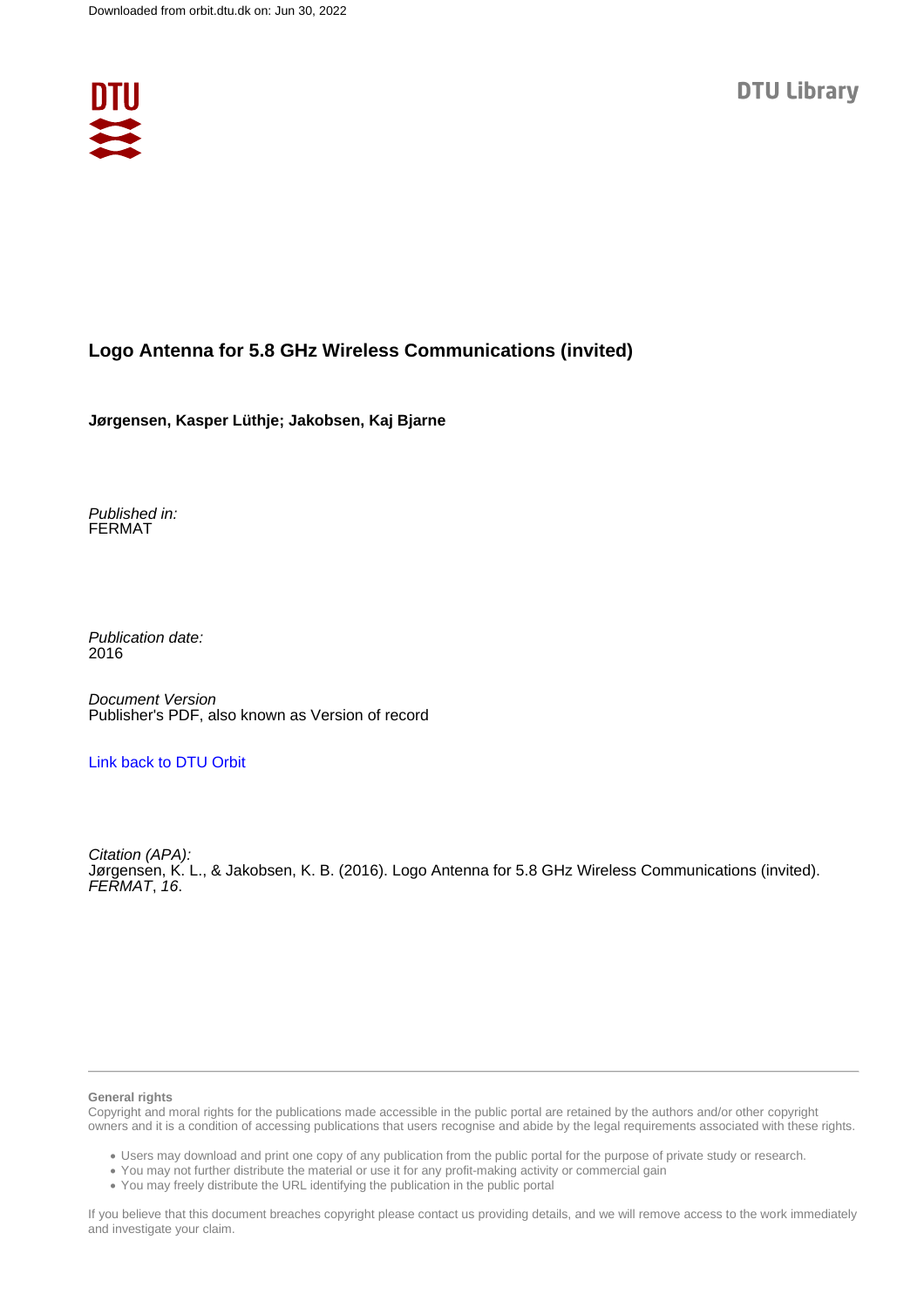Forum for Electromagnetic Research Methods and Application Technologies (FERMAT)

# **Logo Antenna for 5.8 GHz Wireless Communications**

Kasper L. Jørgensen and Kaj B. Jakobsen Department of Electrical Engineering, Technical University of Denmark, DK-2800 Lyngby, Denmark. s113030@student.dtu.dk, kbj@elektro.dtu.dk

**Abstract:** A logo antenna for the 5.8\GHz ISM band is presented. The idea behind the logo antenna is to use the company or university logo as part of the antenna. When disguised as a logo, it may be more acceptable to place the antenna at optimal locations to obtain good coverage. In the present work the university logo has been used. The designed logo antenna has a measured and simulated 3-dB bandwidth of 153.1\MHz (2.6\%) and 165.6\MHz (2.9\%), respectively. The aperture fed, omnidirectional logo antenna is little hand sensitive.

**Keywords:** Embroidered antenna, Internet of THings (IoT), Body-centric communications, Body area network (BAN), Loacal Area Network (LAN)

#### **REFERENCES:**

[1] H. C. Oersted, "Experimenta circa effectum conflictus electrici in acum magneticam," Hafniae, 1820.

[2] A. Ittipiboon, D. Roscoe, M. Cuhaci, and Y. Antar, "Slot-coupled excitation of microstrip dipole antennas," Electronics Letters, vol. 28, no. 2, pp. 193–194, Jan 1992.

[3] C. Mak, K. Luk, and K. Lee, "Microstrip line-fed l-strip patch antenna," Microwaves, Antennas and Propagation, IEE Proceedings, vol. 146, no. 4, pp. 282–284, Aug 1999.

[4] P. Salonen and Y. Rahmat-Samii, "Textile antennas: Effects of antenna bending on input matching and impedance bandwidth," Aerospace and Electronic Systems Magazine, IEEE, vol. 22, no. 12, pp. 18–22, Dec 2007.

[5] E. Moradi, T. Bjorninen, L. Ukkonen, and Y. Rahmat-Samii, "Effects of sewing pattern on the performance of embroidered dipole-type rfid tag antennas," Antennas and Wireless Propagation Letters, IEEE, vol. 11, pp. 1482–1485, 2012.

[6] L. Zhang, Z. Wang, and J. Volakis, "Textile antennas and sensors for body-worn applications," Antennas and Wireless Propagation Letters, IEEE, vol. 11, pp. 1690–1693, 2012.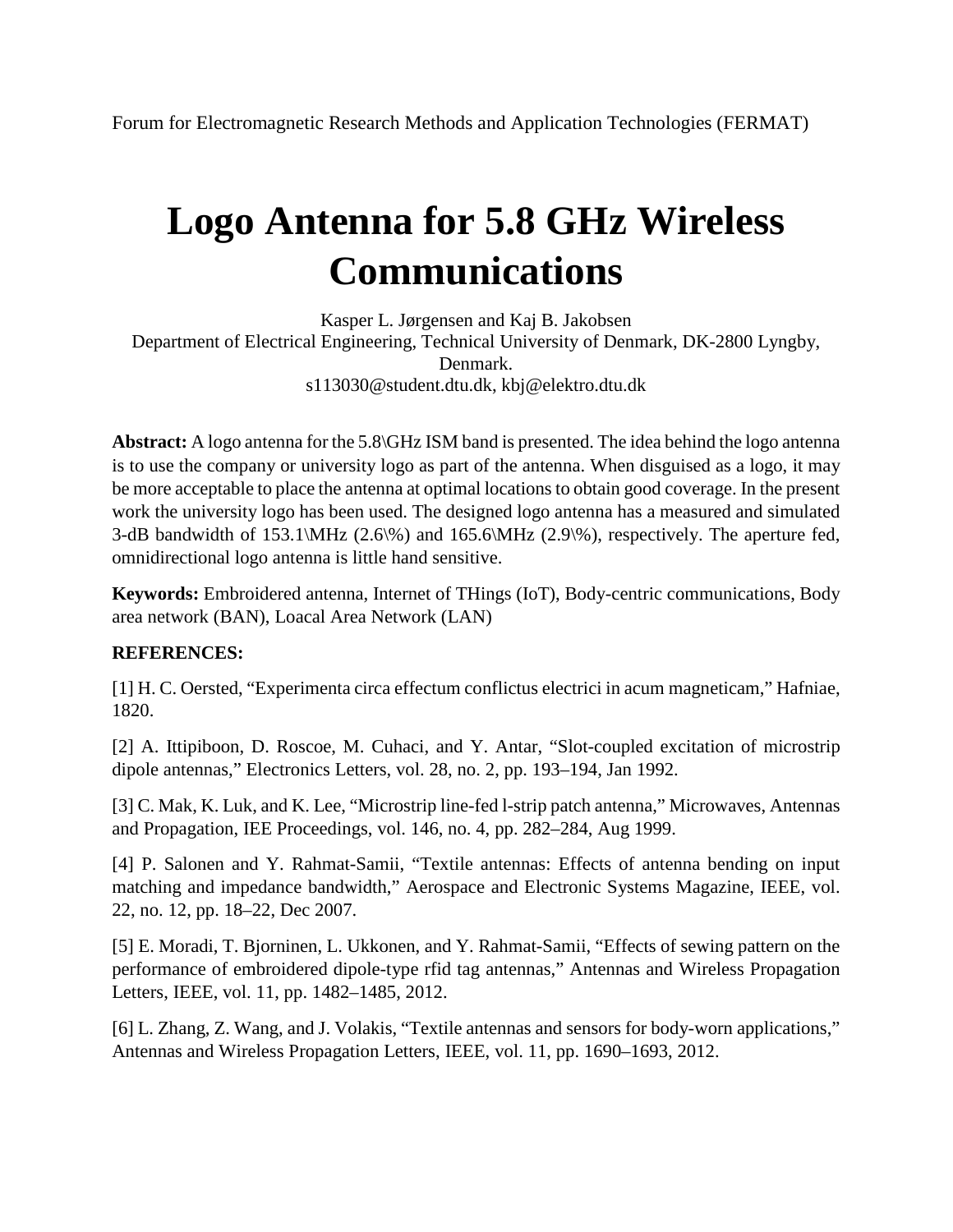[7] Z. Wang, L. Zhang, Y. Bayram, and J. Volakis, "Embroidered conductive fibers on polymer composite for conformal antennas," Antennas and Propagation, IEEE Transactions on, vol. 60, no. 9, pp. 4141–4147, Sept 2012.

[8] T. Acti, A. Chauraya, S. Zhang, W. Whittow, R. Seager, J. Vardaxoglou, and T. Dias, "Embroidered wire dipole antennas using novel copper yarns," Antennas and Wireless Propagation Letters, IEEE, vol. 14, pp. 638–641, 2015.



Kasper L. Jørgensen recevied the B.Sc.E.E. from the Technical University of Denmark, Lyngby, in 2014, and is currently working on his M.Sc.E.E from the Technical University of Denmark. Currently, he is a Fulbright Visiting Student Scholar at Ohio State University, USA.

Kaj B. Jakobsen received the B.Sc.E.E. and the M.Sc.E.E. degrees from the Technical University of Denmark, Lyngby, in 1985 and 1986, respectively, the Ph.D. degree in electrical engineering from University of Dayton, Dayton, OH, USA, in 1989, and the HD in Organization and Management, Copenhagen Business School, Copenhagen, Denmark, in 2000.

From 1986–1989, he was a Fulbright Scholar at the Department of Electrical Engineering, University of Dayton, OH, USA. Since 1990, he has been with the Department of Electrical Engineering, Technical University of Denmark, where he is an Associate Professor. His research interests are in body-centric wireless networks, wireless body area networks, and body sensor networks. In 1989, he received the NCR Stakeholder Award and was appointed Teacher-of-the-Year at the Technical University of Denmark in 1994.

\*This use of this work is restricted solely for academic purposes. The author of this work owns the copyright and no reproduction in any form is permitted without written permission by the author. \*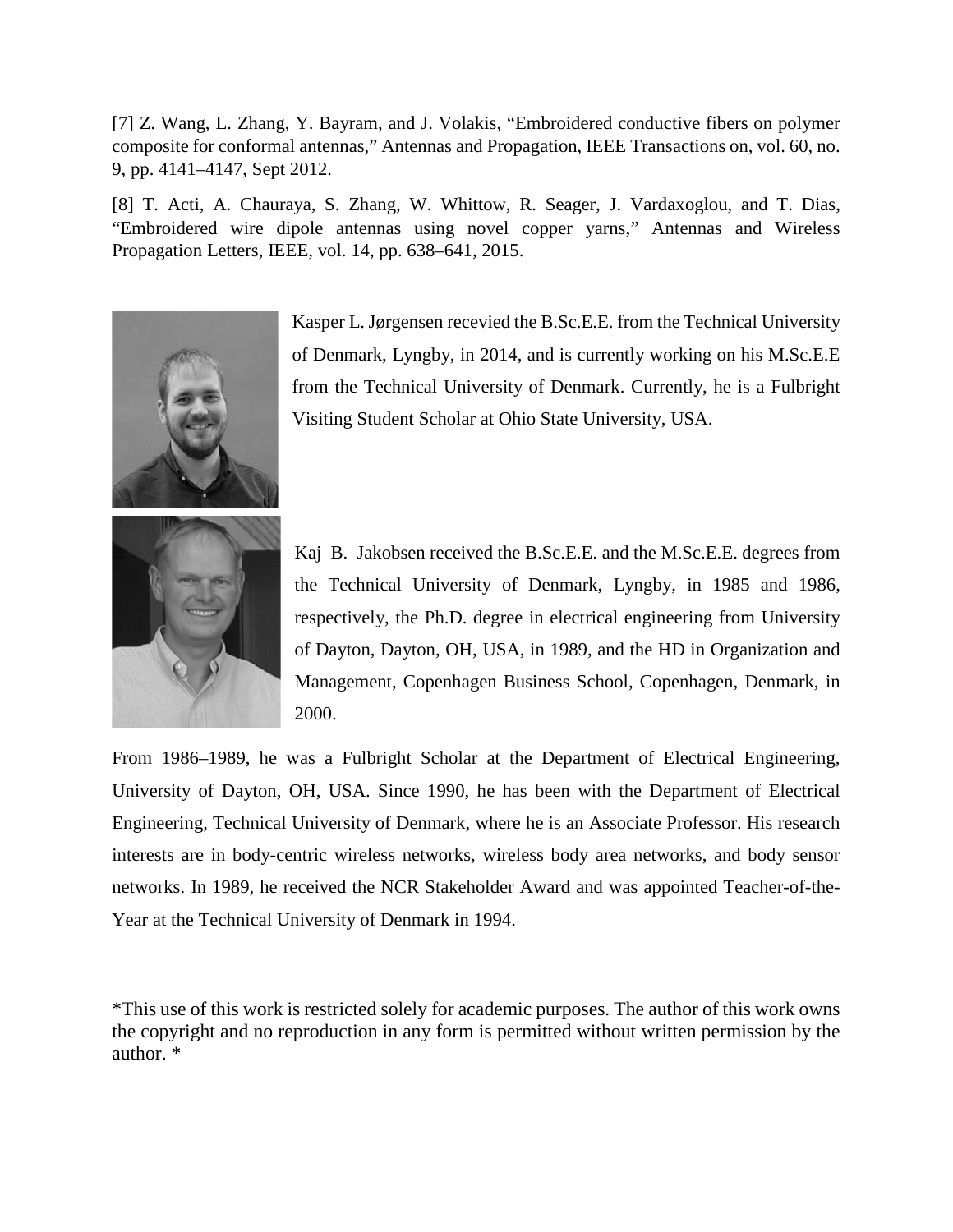

# **Logo Antenna for 5.8 GHz Wireless Communications**

### **Kasper L. Jørgensen and Kaj B. Jakobsen**

Department of Electrical Engineering, Technical University of Denmark, DK-2800 Lyngby, Denmark. s113030@student.dtu.dk, kbj@elektro.dtu.dk



DTU Electrical Engineering Department of Electrical Engineering

**DTU Electrical Engineering, Technical University of Denmark**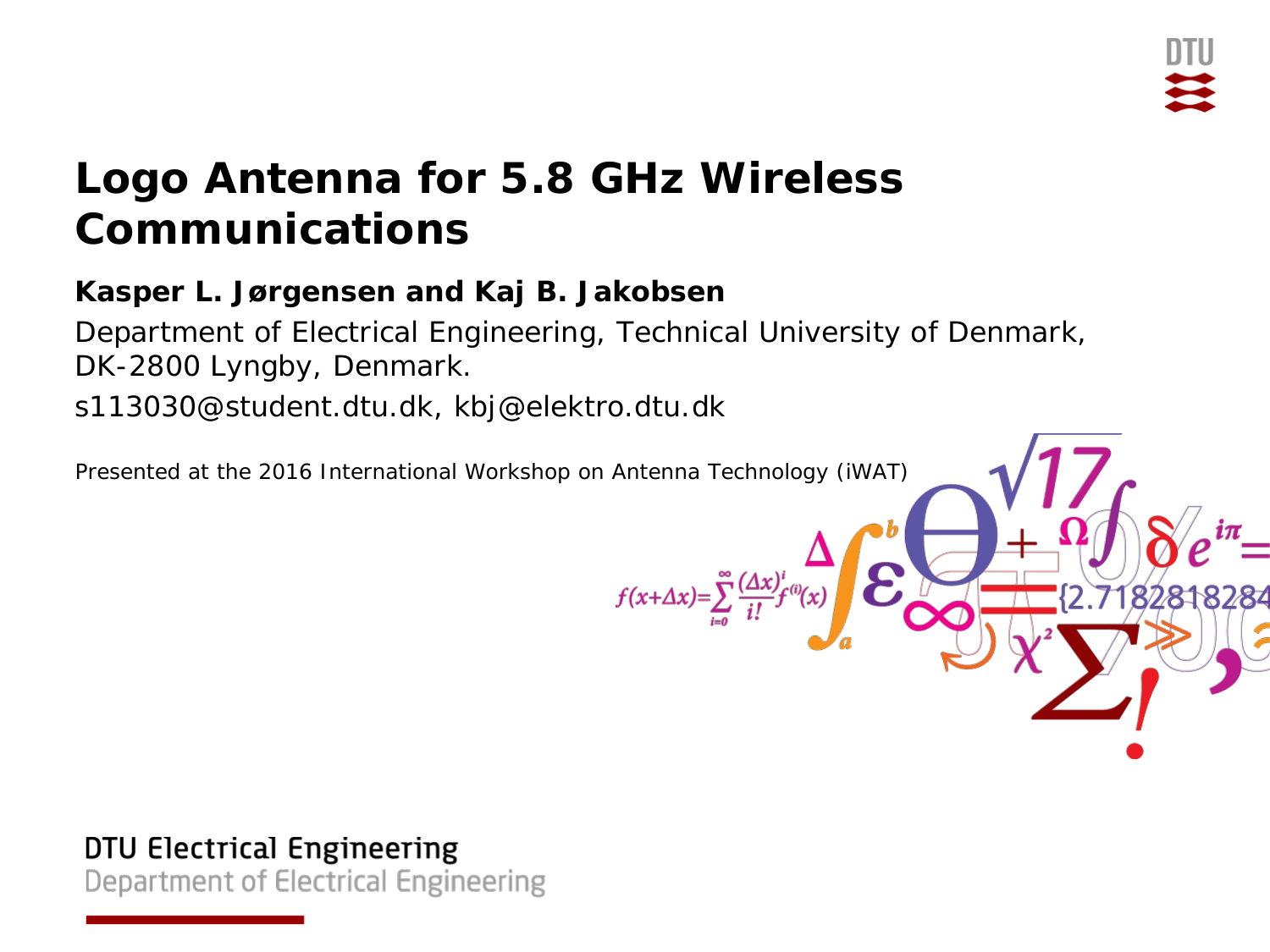# **Introduction**

Internet of Things (IoT), wearable devices, body-centric communications, and wireless networks are areas that have seen large interest in recent years. One thing the three areas have in common is the need for a good connection between several units. The connection between the units can be done by the use of the 5.8 GHz ISM band, which in turn requires an antenna to transmit and receive data. A good placement for the antenna is not always easy to obtain. A company logo on the other hand can be placed in most places. Therefore our suggestion is to use the logos placement to get a prominent placement for the antenna. When the logo is turned into an antenna, it makes the antenna hidden to the naked eye. The logo presented in this article is the logo of the Technical University of Denmark (DTU), which was founded in 1829 by Hans Christian Ørsted [1]. The three bars in the DTU logo represent the three lions of the university seal. In order to get a clean representation of the logo, a slot in the ground plane is used to couple to the logo[2, 3]. The logo antenna has potential as an antenna in an office environment, building or auditorium numbers, and as embroidered antennas for wireless body-centric communications, e.g., for RFID  $[4-8]$ .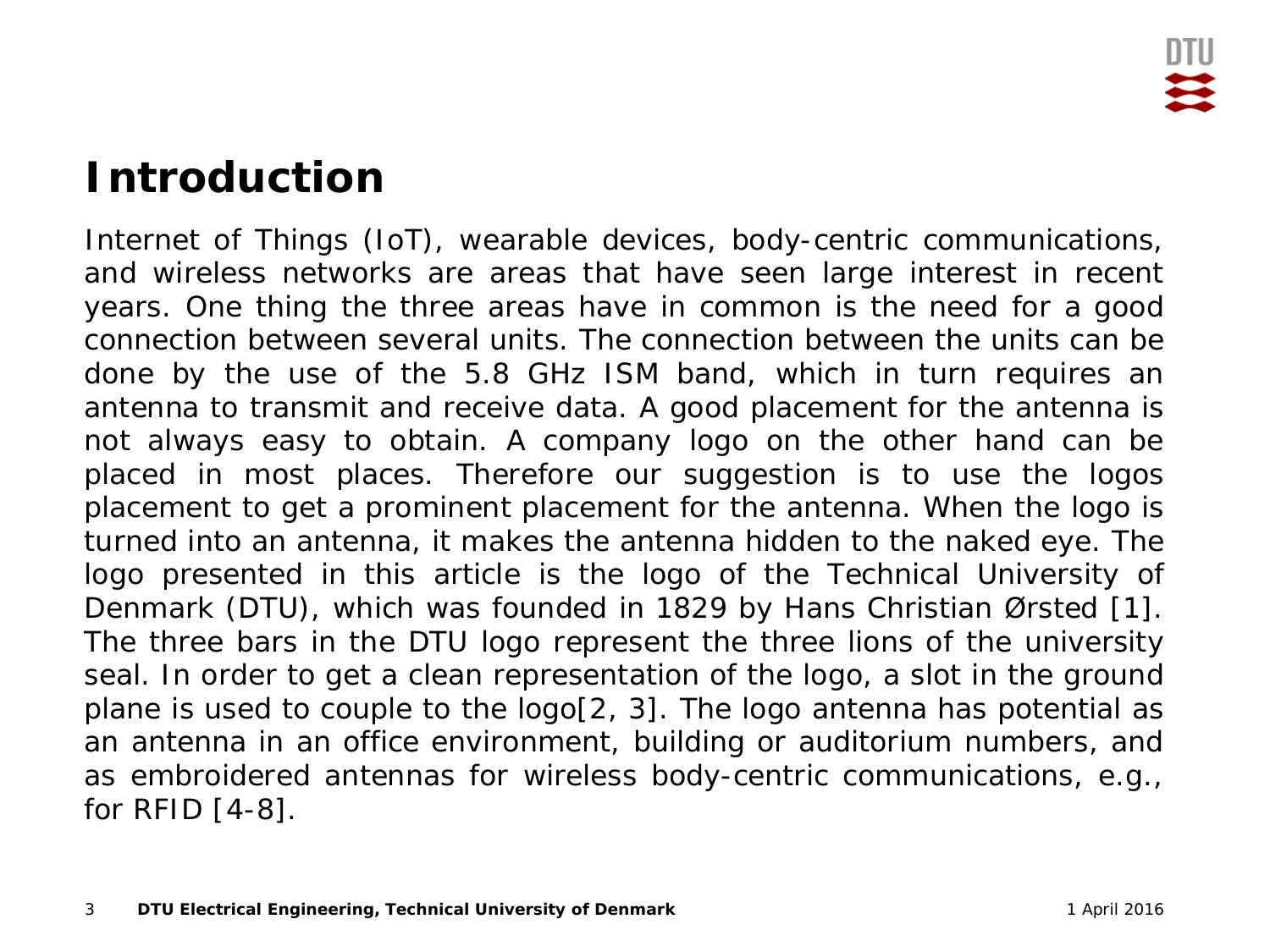# **Design (1)**

The proposed logo antenna is designed by the use of Ansoft HFSS version 15. The logo antenna is seen to the top right. In the top right corner the DTU logo is shown for reference. The antenna design is based on mimicking the chosen logo as close as possible, while the antenna still works as specified. The antenna is fed through a slot. This reduces unwanted radiation from the feed network and makes it possible to get a clean logo. The antenna is designed by the use of two substrates. For the top substrate layer a Rogers RT/duroid 6002 is used (layer thickness  $= 0.762$  mm, relative permittivity  $\varepsilon_r = 2.94$ , and loss tangent  $tan\delta = 0.0012$ , and the bottom substrate layer is a Rogers RT/duroid 6010 (layer thickness = 0.635 mm,  $\varepsilon_r = 10.2$ , and  $tan\delta = 0.0023$ , see bottom right.



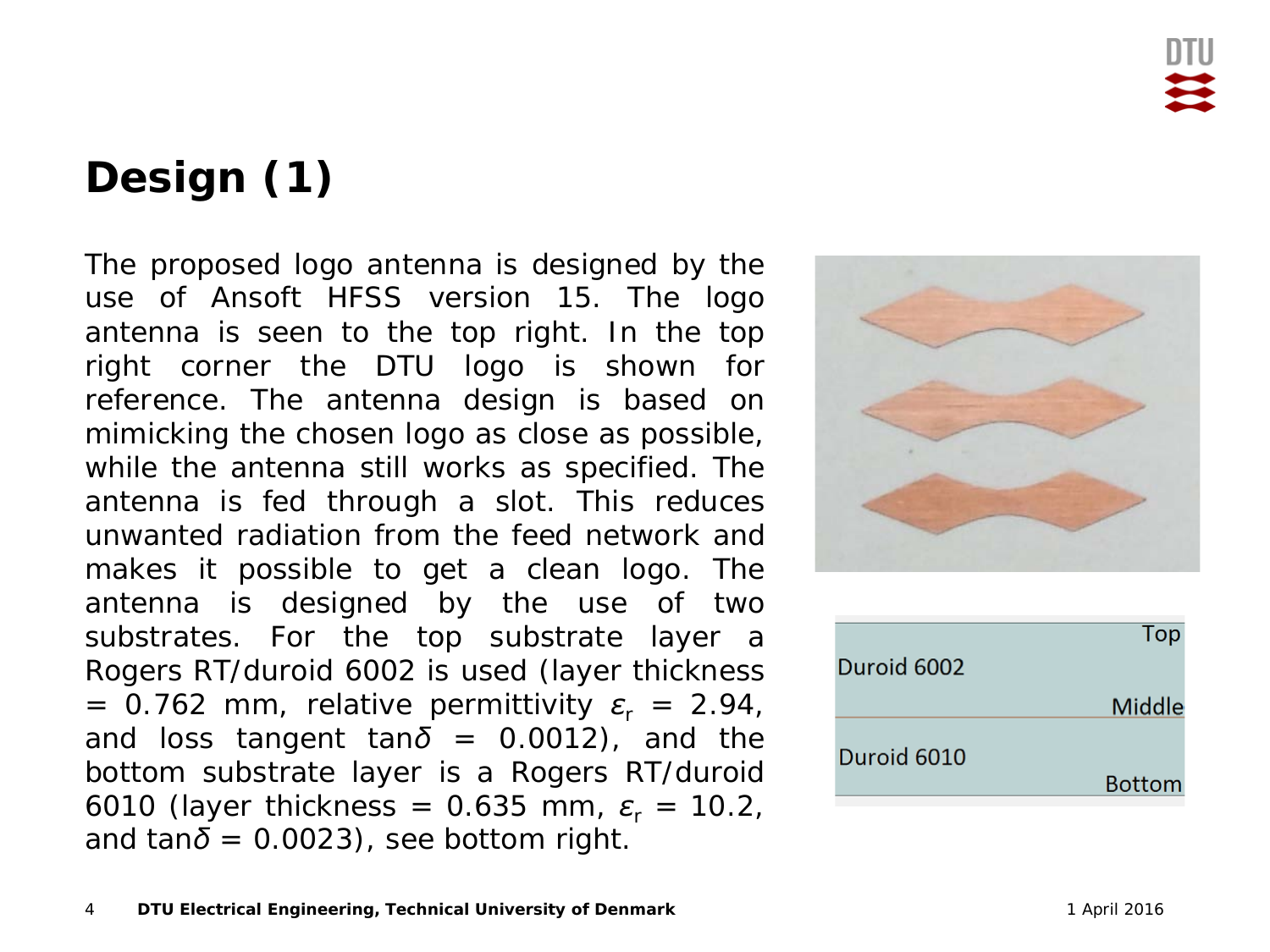# **Design (2)**



The electrical size of the logo at 5.8 GHz is  $ka = 0.41$ , where *k* is the free space propagation constant, and *a* is the radius of the sphere circumscribing the logo of the antenna on the ground plane only. The logo antenna is placed on the top copper layer and is shown in the figure. The design parameters are given in the table.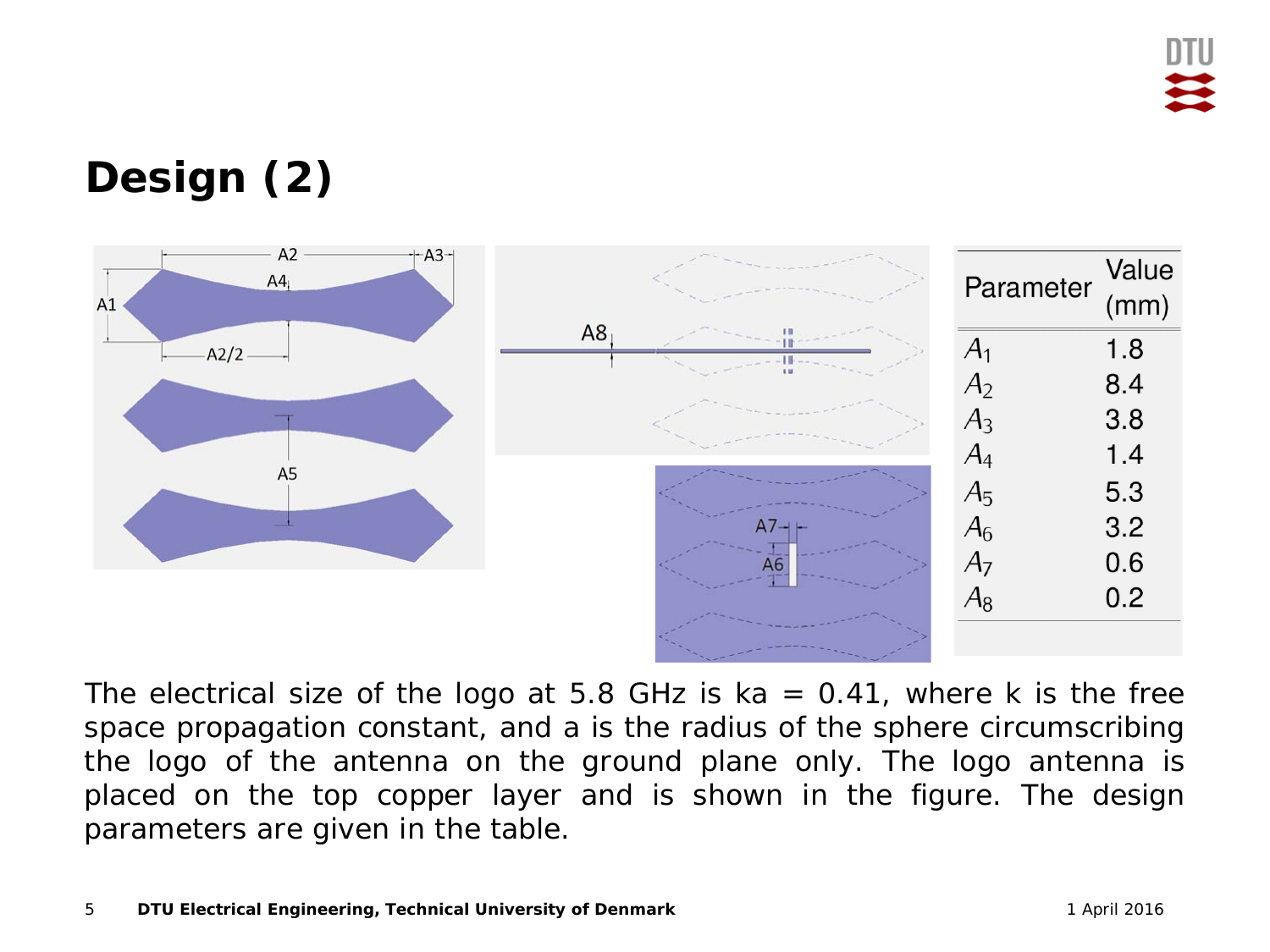

### **Results (1): Reflection Coefficient**

• At the lower and higher frequencies there is a difference of less than 0.2 dB and 0.8 dB between measurement and simulation, respectively.

• Measured center frequency is slightly higher than simulated.

• Measured center frequency lies at 5.831 GHz and the simulated center frequency lies at 5.797 GHz.

• Excellent agreement between measurement and simulation.

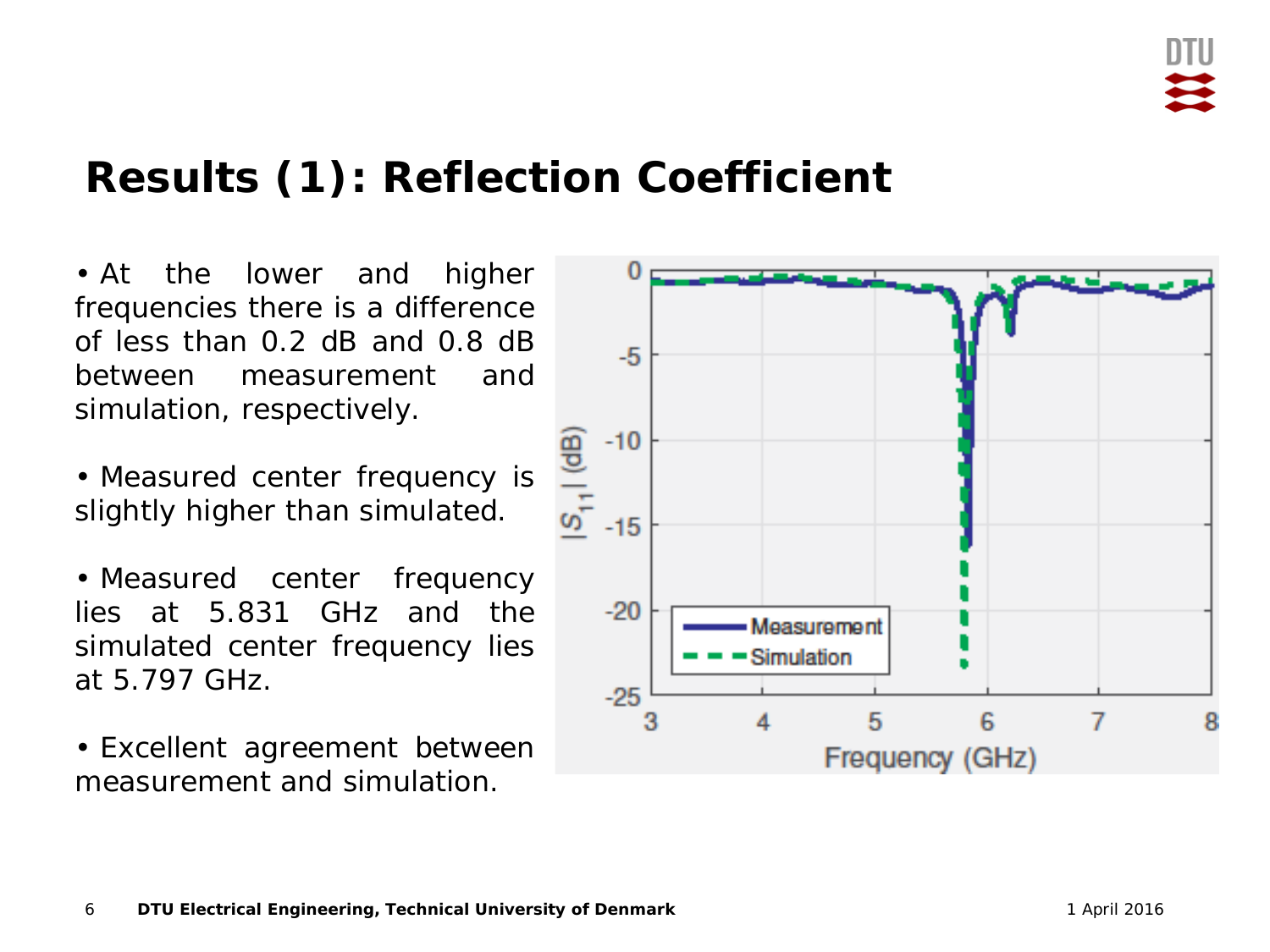# **Results (2): Electrical Bandwidth**

### **3-dB Bandwidth:**

- 153 MHz (measured)
- 166 MHz (simulated)
- 150 MHz (required)

| Parameter            | <b>HFSS</b>   |     | Measurement |     |
|----------------------|---------------|-----|-------------|-----|
|                      | $(MHz)$ $(%)$ |     | $(MHz)$ (%) |     |
| $f_{c}$              | 5797          |     | 5831        |     |
| $BW_{3\,\text{dB}}$  | 165.6 2.9     |     | 153.1 2.6   |     |
| $BW_{6\,\text{dB}}$  | 90.6          | 1.6 | 78.1        | 1.3 |
| $BW_{10\,\text{dB}}$ | 50.0          | 0.8 | 40.6        | 0.7 |
| $BW_{14\,\text{dB}}$ | 28.1          |     | $0.5$ 15.6  | 0.3 |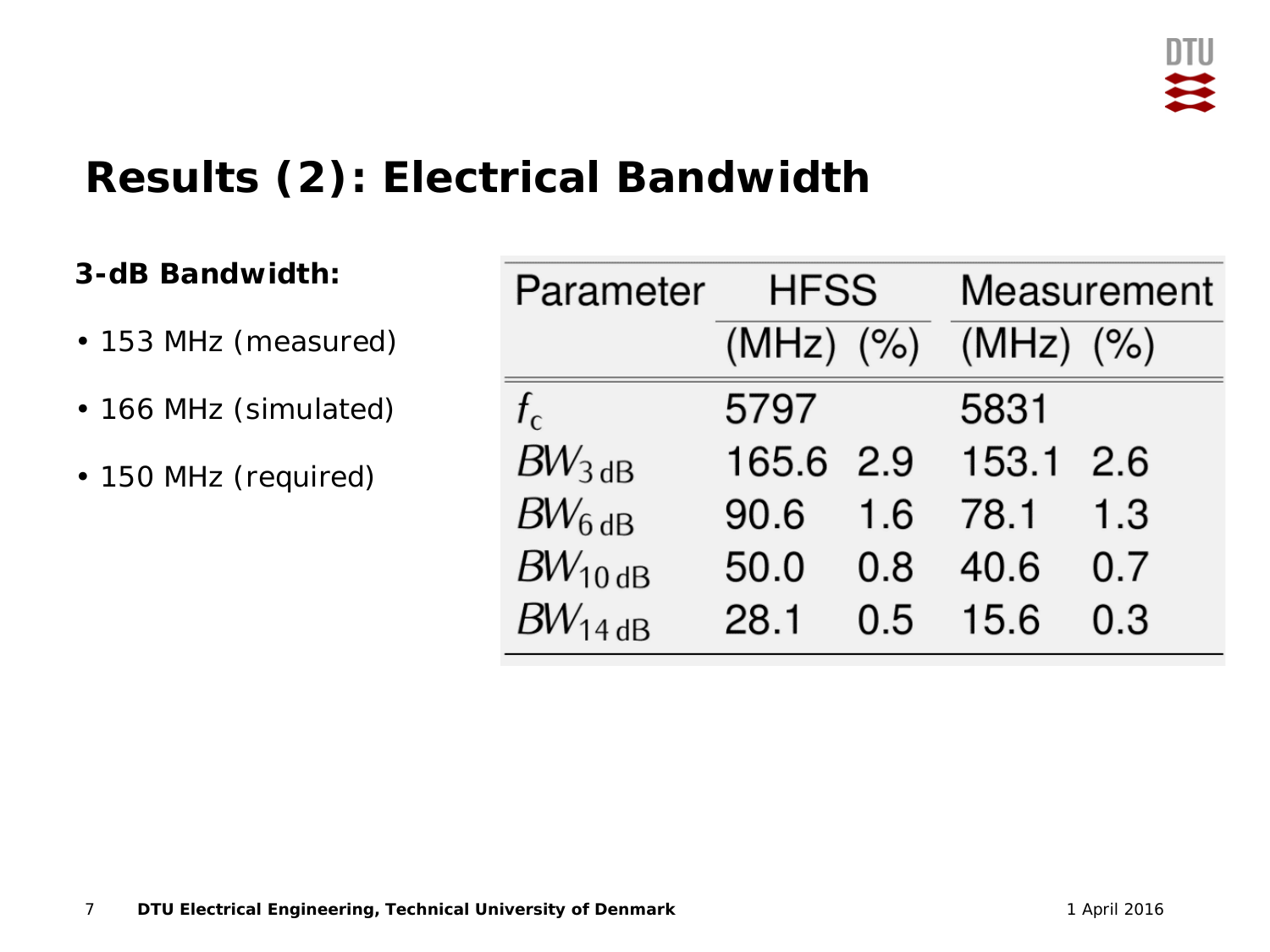

# **Results (3): Radiation Pattern**

- Maximum directivity 7.6 dBi
- Omnidirectional radiation
- Only radiation in the upper half space as required
- No balun is needed
- Suitable for embroidery [8]

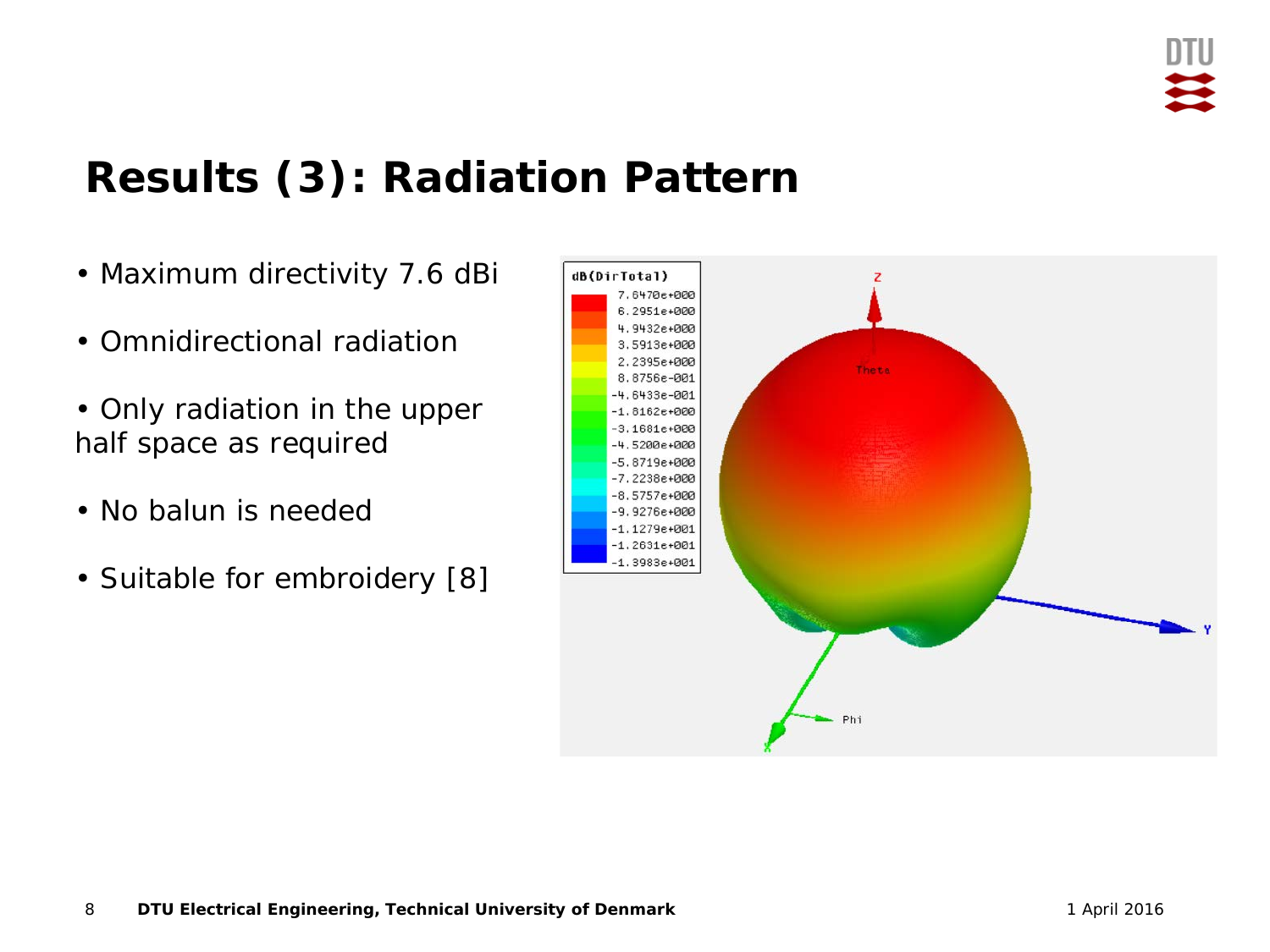# **Conclusion**

A logo antenna for the 5.8 GHz ISM band was presented. The idea behind the logo antenna is to use the company or university logo as part of the antenna. Logos are omnipresent, e.g., on buildings, aisles, doors, staircases and clothing. The optimal places for good coverage are often no-go for the placement of an antenna due to regulation, conservation, and architecture. When the antenna is disguised as a logo, it may be acceptable to place the antenna at optimal locations in order to get good coverage. The logo antenna has a measured and simulated 3 dB bandwidth of 153.1 MHz (2.6 %) and 165.6 MHz (2.9 %), respectively. The logo antenna is fed via an aperture and was not sensitive when touched by hand even though no balun was used. The radiation pattern is omnidirectional in the upper half-space.